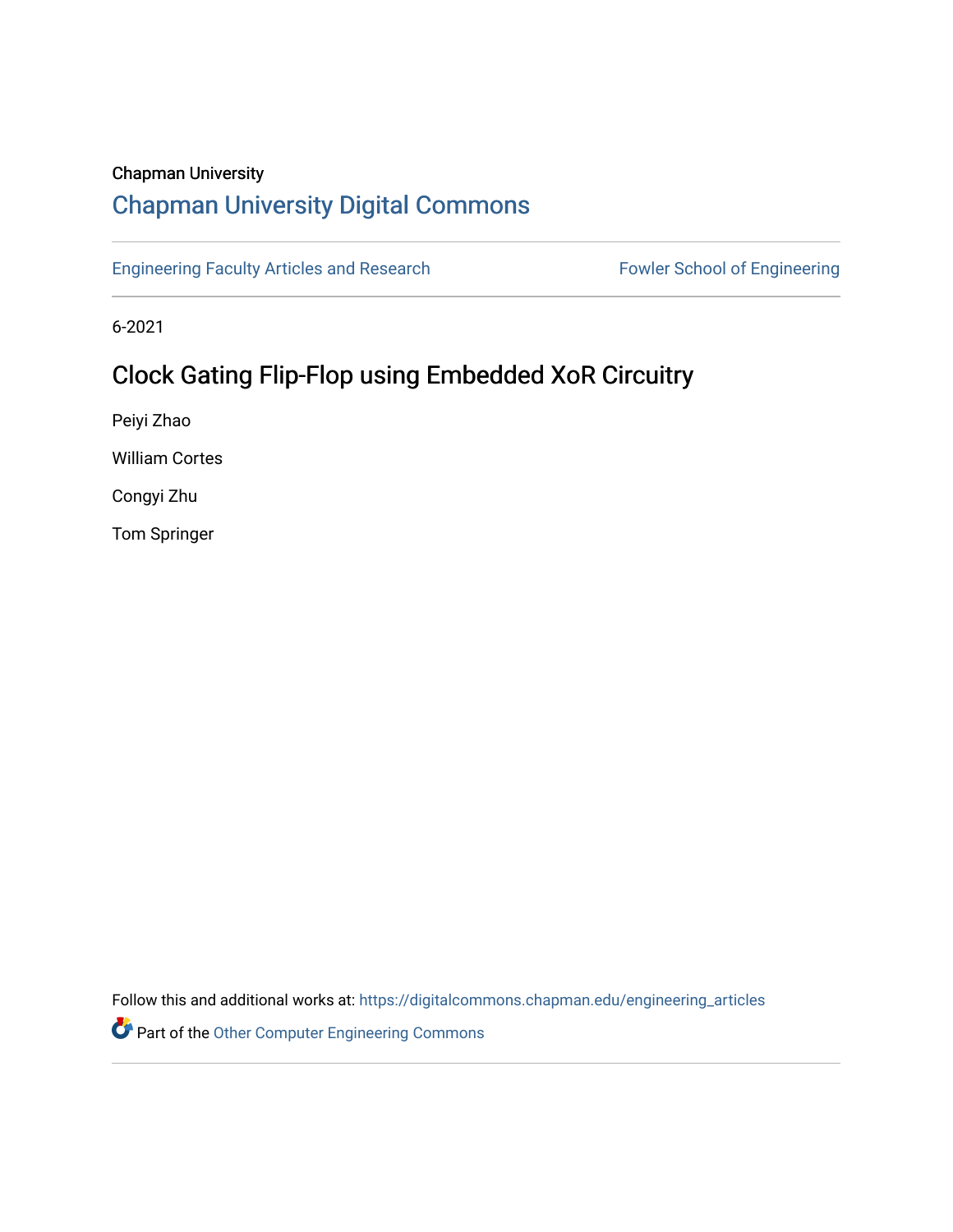## Clock Gating Flip-Flop using Embedded XoR Circuitry

#### **Comments**

This article was originally published in *[Computer Science & Information Technology \(CS & IT\)](https://aircconline.com/csit/abstract/v11n8/csit110809.html)*, volume 11, issue 8, in 2021. <https://doi.org/10.5121/csit.2021.110809>

#### Creative Commons License



This work is licensed under a [Creative Commons Attribution 4.0 License](https://creativecommons.org/licenses/by/4.0/).

Copyright AIRCC Publishing Corporation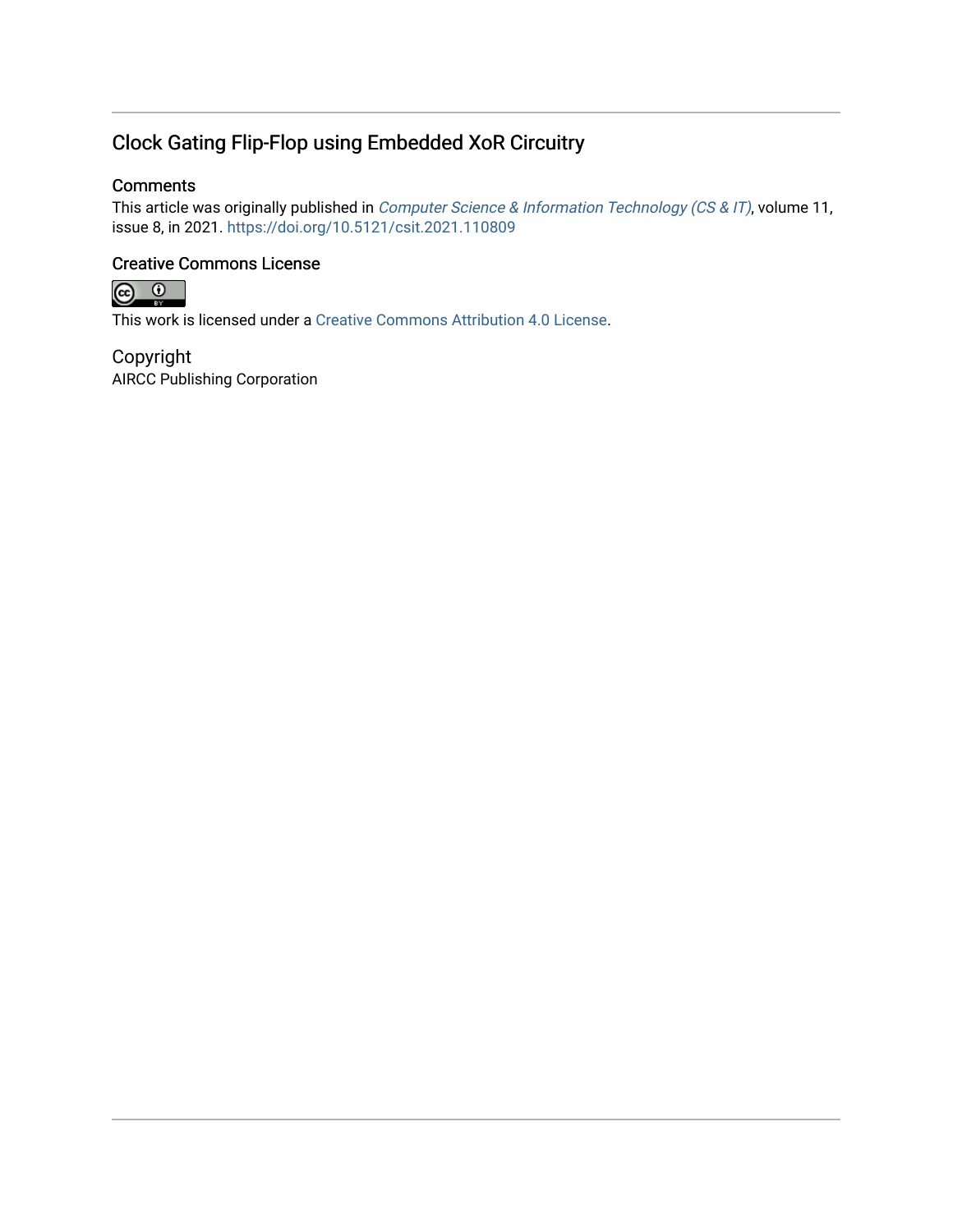# **CLOCK GATING FLIP-FLOP USING EMBEDDED XOR CIRCUITRY**

Peiyi Zhao<sup>1</sup>, William Cortes<sup>1</sup>, Congyi Zhu<sup>2</sup> and Tom Springer<sup>1</sup>

<sup>1</sup>Fowler School of Engineering, Chapman University, Orange, CA, USA <sup>2</sup>Nangjing University, Nanjing, China

#### *ABSTRACT*

*Flip flops/Pulsed latches are one of the main contributors of dynamic power consumption. In this paper, a novel flip-flop (FF) using clock gating circuitry with embedded XOR, GEMFF, is proposed. Using post layout simulation with 45nm technology, GEMFF outperforms prior stateof-the-art flip-flop by 25.1% at 10% data switching activity in terms of power consumption.*

#### *KEYWORDS*

*Dynamic power, low supply voltage, flip-flop.*

### **1. INTRODUCTION**

While the human brain consumes a little energy but can work with remarkable speed and response at real time, processors in data centers and personal computers would consume considerable energy. The System on Chip design integrates billions of transistors on one chip. However, current cooling equipment has a limited capability for removing the excess heat. Hence, one of the major challenges for digital systems is to minimize power consumption.

The clocking system consisting of clock distribution network and flip-flops (FFs) [1-7] consumes a large portion of dynamic power. In server processors, flip-flops take up to 20% of the total dynamic power of the processors. Hence FFs have become one of the dominant contributors to dynamic power [1].

In FFs, the dynamic power consumption is highly related clocking power consumption. There are different low power flip flops in the literature, for example, Transmission Gate FF (TGFF) [2], Topologically Compressed FF (TCFF) [3], Change Sensing FF(CSFF) [4], Static Contention Free  $FF (SC<sup>2</sup>FF)$  [8]. TGFF uses two phase clocks and consumes clocking power even when data does not change. TCFF cannot work at low voltage due to reduced voltage swing at internal nodes.  $SC<sup>2</sup>FF$  has a dynamic node which consumes power. CSFF reduces clocking power consumption by sensing whether input changes or not. When input does not change, there will be no redundant transition in CSFF. However, CSFF uses many stages which causes large DQ delay and there is still room to further reduce clocking power.

To further reduce power consumption, a change detect FF is proposed in this paper.

This paper describes the proposed fine-grained clock-gate FF in section II. Section III presents simulation results and an overall conclusion is presented in section IV.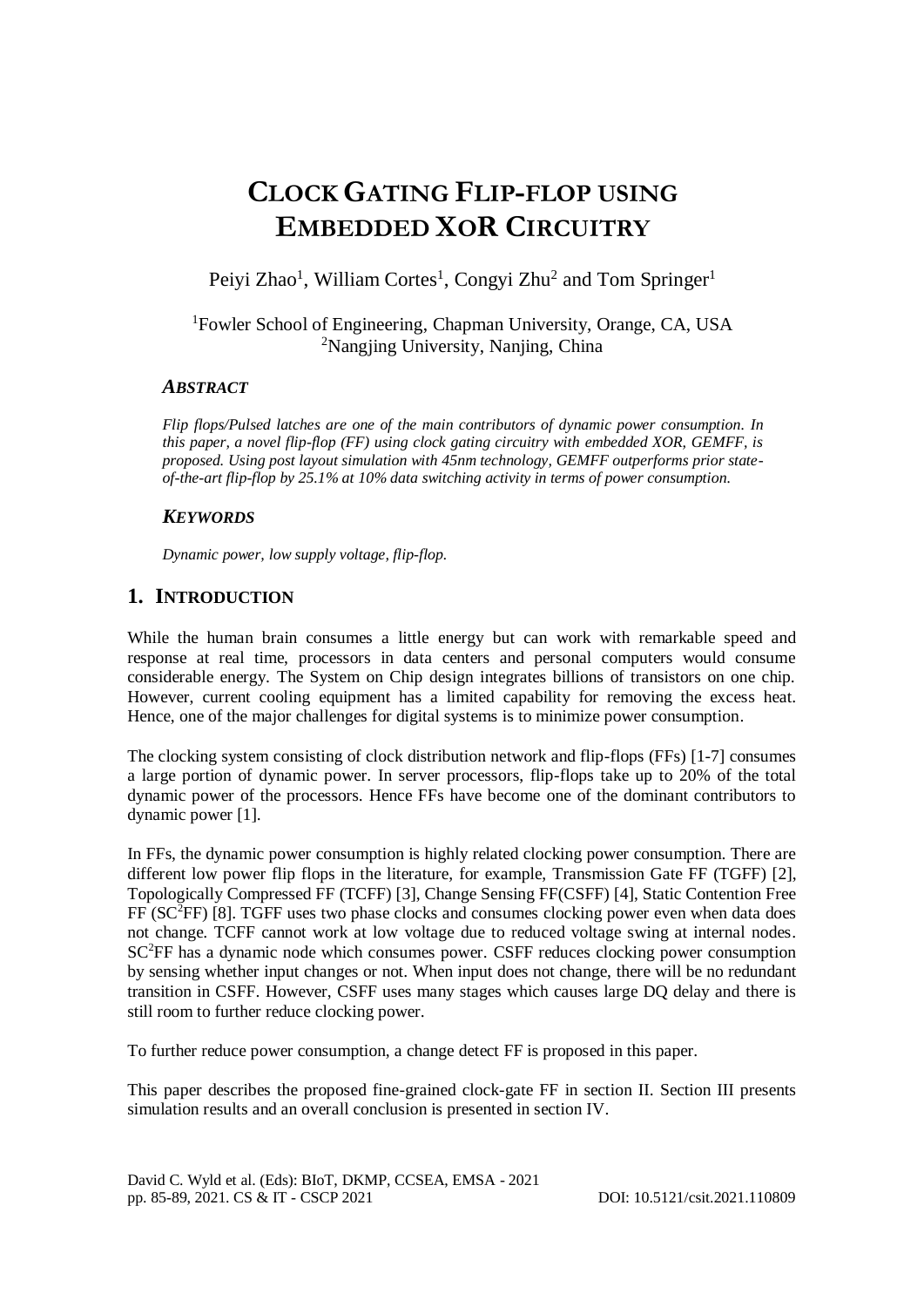#### **2. PROPOSED CLOCK GATING FLIP-FLOP**

We propose a fine-grain clock-gate flip-flop using embedded XOR circuitry, GEMFF, as shown in Figure 1.

Clock gating control of GEMFF is built by employing a 'compare' block, consisting of NMOS N5, N6, N7, and N8, implementing a logic XOR function D⊕Q in terms of transistor ON/OFF operation, embedded in the pull down clock network.

When D does not change, O remains the same as D, the 'compare' block turns off and stops clock propagation, the output will keep its value.



Figure 1. Proposed flip-flop using clock gating circuitry with embedded XOR, GEMFF

When D changes, XOR block turns ON, so 'CLK compr' discharges to '0' by the XOR network and sets Z to be '1' and turns N4 ON.

Following that when CLK falling edge comes, 'CLK compr' rises to '1' and turns N3 ON while N4 will stay ON for a short time until Z falls to '0', hence both N3, N4 will be ON for a short time which produces the pulse during which D is sampled.

The pulse width is determined by the delay of inverter, I2. A weak NMOS transistor is used in I2 to produce longer delay in order to have a wide pulse width. A larger gate length(multi times of 50nm) is used in that NMOS in I2. When that NMOS is weak, it will turn the transistor N4 off slowly. GEMFF is a negative clock edge triggered flip-flop.

#### **3. SIMULATION RESULTS**

The simulation results have been obtained from post-layout simulation in 45nm CMOS technology at room temperature using Hspice. The parasitic capacitances were extracted from the layouts. VDD is 1.0 V, and the clock frequency is 500 MHz. The setup used in our simulations is as follows. In order to obtain accurate results, we have simulated the circuits in a real environment, where the flip-flop inputs (clock, data) are driven by the input buffers, and the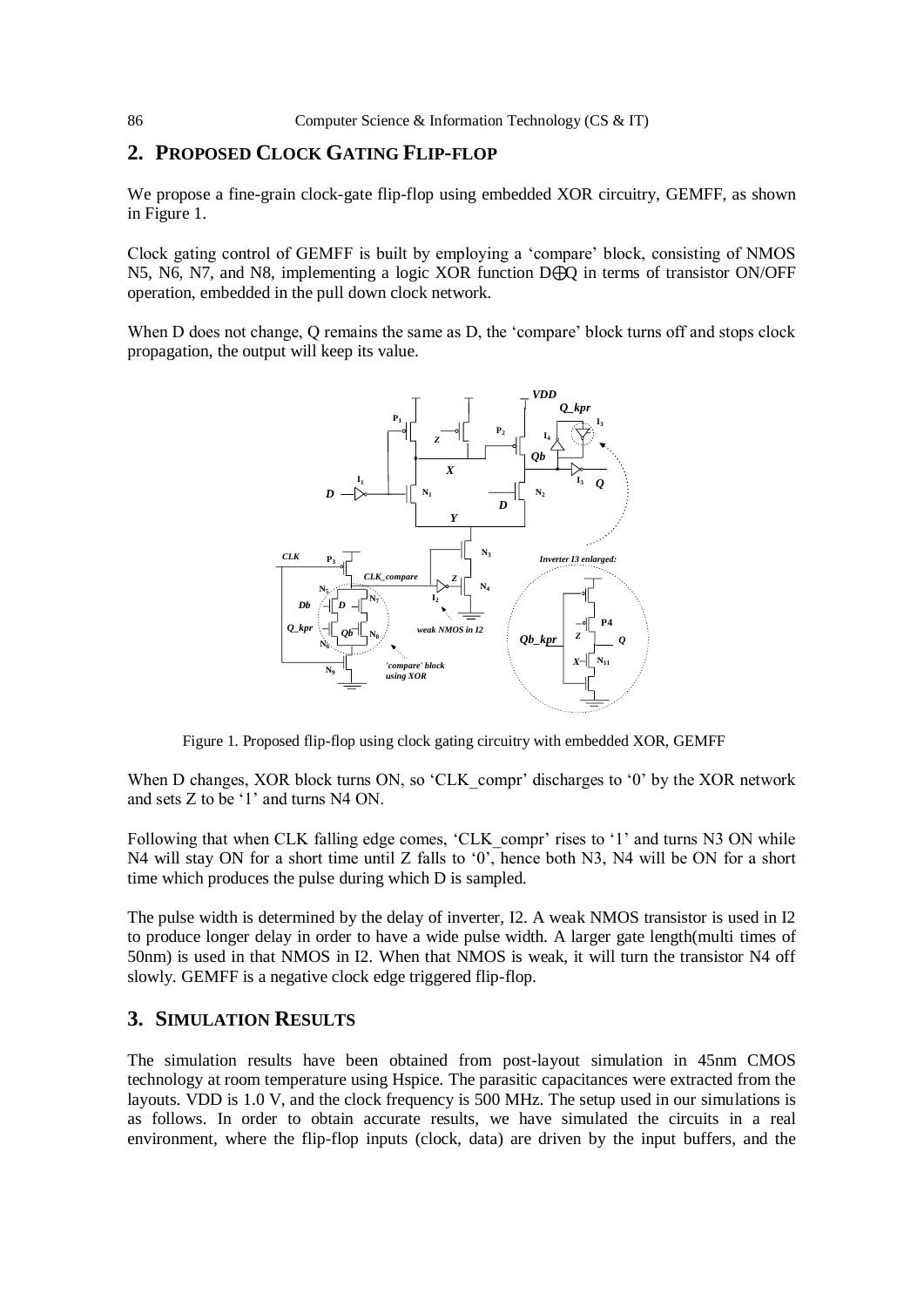output is required to drive an output of 4 standard sized inverters. Standard values are used for the sizes of PMOS and NMOS transistors, respectively.

The total power consumption includes the power consumption of flip–flop as well as the power consumption of the clock driver and the data driver.

Table 1 shows comparison of the flip-flop characteristics in terms of the number of total transistors, number of clock related transistors, number of clocked transistors switching during data idle time in a flip-flop, low voltage operation, redundant- transition-free, the transistor width, CQ delay, setup time, hold time and power consumption under switching activity of 5%, 10% and 20%, respectively.

|              | <b>Transistor</b><br>count | <b>Total</b><br>transistor<br>width<br>$(\mathbf{u}\mathbf{m})$ | CQ<br>(p <sub>S</sub> ) | Set-<br>up<br>(ps) | Hold<br><b>Time</b><br>(ps) | <b>Power</b><br>(µw)<br>5%<br>activity<br>rate | <b>Power</b><br>(µw)<br>10%<br>activity<br>rate | <b>Power</b><br>(µw)<br>15%<br>activity<br>rate |
|--------------|----------------------------|-----------------------------------------------------------------|-------------------------|--------------------|-----------------------------|------------------------------------------------|-------------------------------------------------|-------------------------------------------------|
| <b>CSFF</b>  | 24                         | 5.16                                                            | 46.3                    | 92.2               | $-25.1$                     | 2.63                                           | 3.74                                            | 4.55                                            |
| <b>GEMFF</b> | 24                         | 4.68                                                            | 58.2                    | 66.8               | 51.4                        | 2.06                                           | 2.80                                            | 3.94                                            |

Table 1. Comparing the FFs in Terms of the Number of Transistors, CQ Delay, and POWER

Figure 2 shows the power consumption comparison under different switching activities. The lower the switching activity, the more the power saving of GEMFF over CSFF. GEMFF consumes less power than CSFF by 21.8% and 25.1% at switching activities of 5% and 10%, respectively. Its power improvement over CSFF reduces to 13.5% at the switching activity of 15%.

Figure 3 shows the power consumption at different supply voltages from 0.4V to 1.0V. GEMFF has less power consumption over CSFF in all of the above voltages.

In terms of data-to-clock (DQ) delay, GEMFF's delay, 125.0 ps, is about 10% less than CSFF's delay, 138.5 ps.

In terms of PDP, CSFF's PDP is 5.11 fJ while GEMFF's PDP is 3.51 fJ at 10% switching activity. Hence, GEMFF has energy improvement over CSFF by about 30%.

Though power consumption has been improved in GEMFF, the hold time time is increased in GEMFF comparing with CSFF.

The above results demonstrate that GEMFF has lower power consumption than CSFF. Notice that GEMFF has larger hold time than CSFF, since GEMFF is a pulse triggered FF. This is a limitation of GEMFF.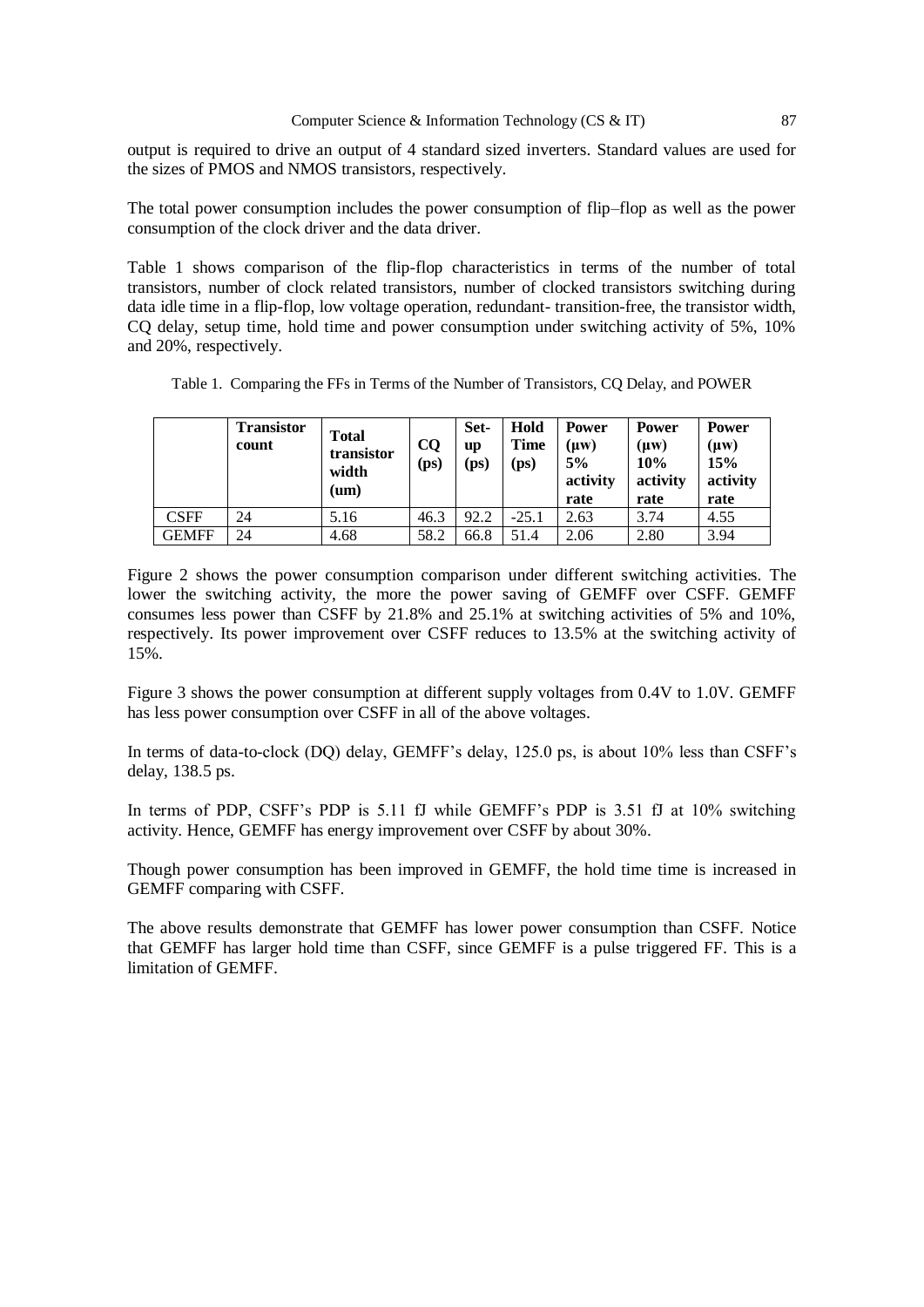



Figure 2. Power consumption under different switching activities: 5%- 50% @1.0V, 500 MHz



Figure 3. Power chart of different voltages 0.4V-1.0V at 10% switching activity, 500 MHz

#### **4. CONCLUSIONS**

In this paper, a novel flip-flop using clock gating circuitry with embedded XOR, GEMFF, is proposed. The new flip-flop uses clock gating to reduce redundant clock switching power. In view of power consumption, GEMFF outperforms CSFF by 25.1% at switching activity of 10%. Furthermore, at switching activities of 5% and 15%, GEMFF achieves less power consumption than CSFF as well. Hence GEMFF is applicable to achieve low power consumption.

#### **ACKNOWLEDGEMENTS**

This work is supported by grants from Microchip/Microsemi Inc, Dale and Sarah Ann Fowler, and Research fund from Office of Research, Chapman University.